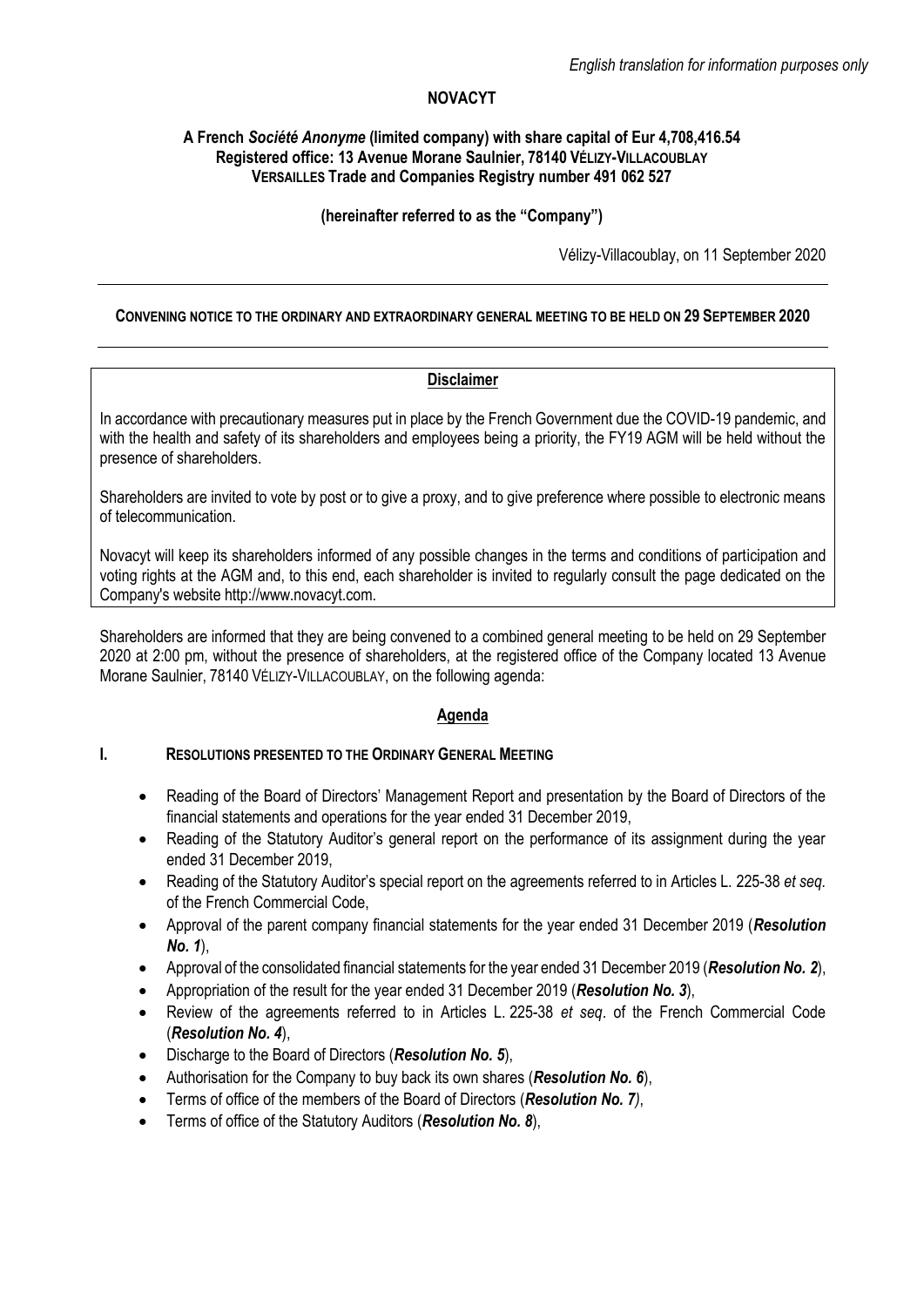- Amount of remuneration allocated to members of the Board of Directors for the year ended 31 December 2019 (*Resolution No. 9*),
- Amount of remuneration to be allocated to members of the Board of Directors from 1 January 2020 (*Resolution No. 10*),
- Powers for formalities (*Resolution No. 11*).

# **II. RESOLUTIONS PRESENTED TO THE EXTRAORDINARY GENERAL MEETING**

- Reading of the Board of Directors' report to the Extraordinary General Meeting,
- Reading of the Statutory Auditor's special reports,
- Amendment of Article 19 of the Company's Articles of Association to allow general meetings to be held exclusively by videoconference (*Resolution No. 12*),
- Delegation of authority granted to the Board of Directors for the purpose of allocating free shares, existing or new, for the benefit of employees of the Company and of related companies and corporate officers (*Resolution No. 13*),
- Delegation of authority granted to the Board of Directors for the purpose of granting options to subscribe for and/or purchase shares of the Company, to corporate officers and employees of the Company or of companies in the group, involving the waiver by shareholders of their preferential subscription right to shares issued following the exercise of subscription options (*Resolution No. 14*),
- Overall limit on delegations relating to free shares and subscription or purchase options (*Resolution No. 15*),
- Delegation of authority to the Board of Directors for the purpose of issuing ordinary shares of the Company and/or transferable securities giving access to the share capital of the Company, with cancellation of shareholders' preferential subscription rights in favour of specific categories of persons (*Resolution No. 16*),
- Delegation of authority granted to the Board of Directors for the purpose of increasing the share capital by issuing ordinary shares or securities giving access to ordinary shares to be issued by the Company immediately or in the future in consideration for contributions in kind within the limit of 10% of the share capital, except in the case of a public exchange offer initiated by the Company (*Resolution No. 17*),
- Delegation of authority to the Board of Directors for the purpose of issuing ordinary shares and/or transferable securities giving immediate and/or deferred access to the capital of the Company, with cancellation of shareholders' preferential subscription rights and public offerings (*Resolution No. 18*),
- Delegation of authority to the Board of Directors for the purpose of issuing ordinary shares of the Company and/or transferable securities giving access to the share capital of the Company, with preferential subscription rights (*Resolution No. 19*),
- Authorisation to the Board of Directors, in the event of a capital increase, with or without shareholders' preferential subscription rights, to increase the number of securities to be issued (*Resolution No. 20*),
- Overall ceiling on delegations of authority (*Resolution No. 21*),
- Delegation of authority to the Board of Directors for the purpose of issuing ordinary shares and/or securities giving access to the Company's capital for the benefit of members of a company savings plan (*Resolution No. 22*),
- Powers for formalities (*Resolution No. 23*).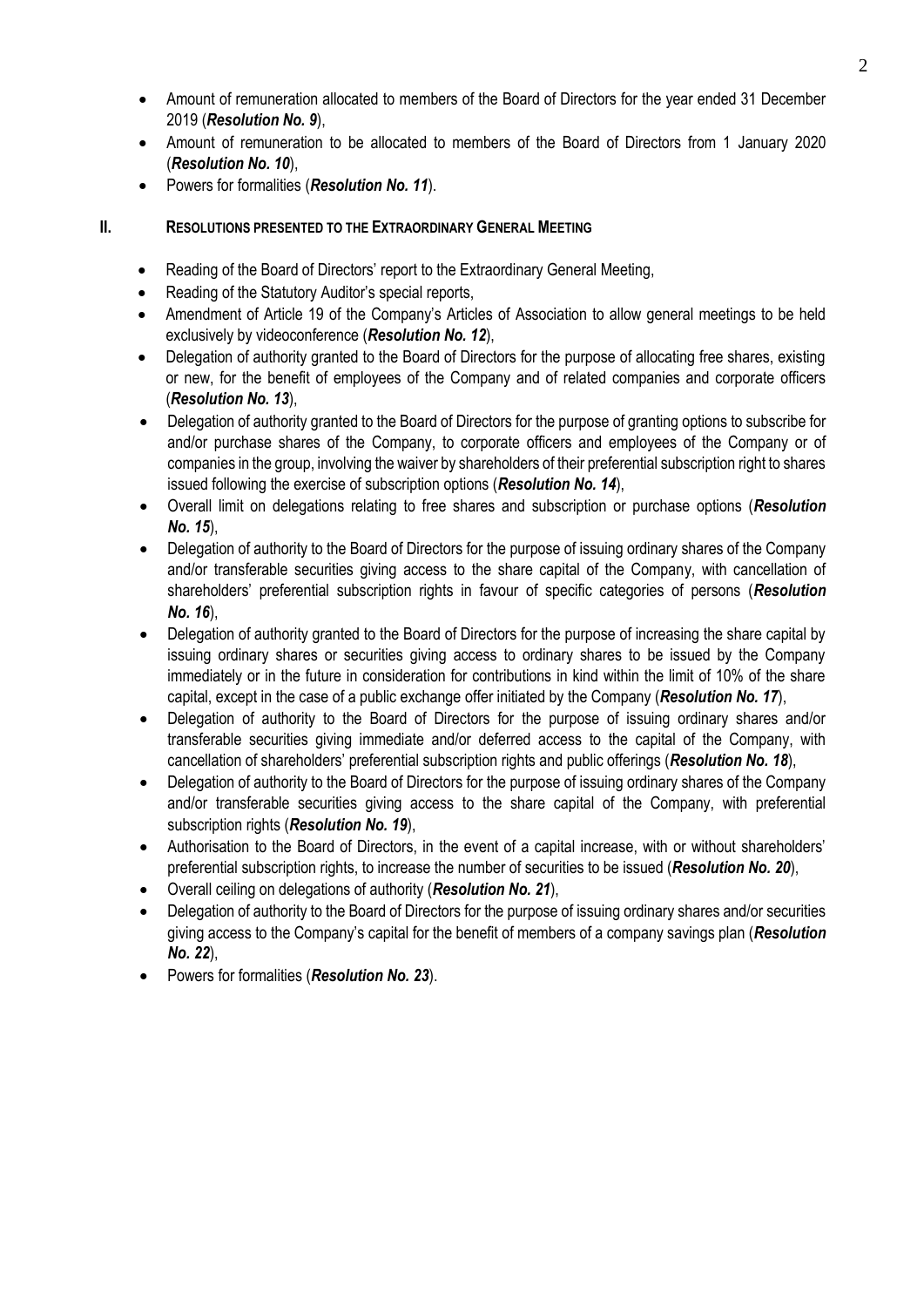#### **Formalities for attending the general meeting**

The Meeting comprises all shareholders regardless of the number of shares they own.

Participation in the General Meeting is confined to shareholders who can prove that their shares are registered in their name or in the name of the intermediary registered on their behalf by the second business day prior to the meeting, **i.e. 25 September 2020 at zero hours, Paris time:**

- either in the registered securities accounts kept by the company, or
- in bearer securities accounts kept by the authorised intermediary.

**Important notice: new treatment of abstentions** – Law No. 2019-744 of 19 July 2019 modifies the rules applicable to the calculation of votes cast at general meetings: whereas abstentions were previously counted as votes against, they will be excluded from the votes cast at the next meeting, and as such will no longer taken into account in calculating the majority required for the adoption of resolutions. Postal voting forms have therefore been modified in order to allow shareholders to vote against or abstain separately on the various resolutions submitted to the Meeting.

**Special conditions for "attending" the General Meeting in the context of the health crisis – As the General** Meeting is exceptionally to be held behind closed doors, shareholders may "attend" by choosing one of the following three options:

a) Give proxy to the person of their choice under the conditions of Article L. 225-106 of the French Commercial Code (proxies to third parties), it being specified that, in this case, the proxy must vote by post in respect of this proxy;

b) Send a proxy to the company without indicating the agent (proxy to the chairman);

c) Vote by post.

Shareholders will be able to vote by post or give proxy, using the voting form provided for this purpose, or electronically via the Votaccess secure voting platform. These means of participation made available to shareholders are now the only ones possible.

No later than the twenty-first day prior to the Meeting, the single postal voting or proxy voting form will be posted on the company's website at [www.novacyt.com.](http://www.novacyt.cominterparfums-finance.fr/)

When they receive the meeting notice, bearer shareholders may request the said form in writing to CIC – Service Assemblées Générales – 6 avenue de Provence 75452 Paris Cedex 09, or by email t[o serviceproxy@cic.fr.](mailto:serviceproxy@cic.fr) Requests received no later than six days prior to the date of the Meeting will be granted.

The single postal voting or proxy form must be returned, accompanied for bearer shareholders by their certificate of participation (*"attestation de participation"*).

The postal voting form must be received by CIC – Service Assemblées Générales, either by post to the following address: 6 avenue de Provence 75452 Paris Cedex 09, or by email to the following address: [serviceproxy@cic.fr,](mailto:serviceproxy@cic.fr) **no later than 25 September 2020.**

Proxies to a third party are valid if they are received by CIC – Service Assemblées Générales, either by post to the following address: 6 avenue de Provence 75452 Paris Cedex 09, or by email to the following address: [serviceproxy@cic.fr](mailto:serviceproxy@cic.fr), until the fourth day preceding the date of the General Meeting, namely **25 September 2020 at the latest.**

The proxy cannot physically attend the Meeting. He or she must send his or her instructions for the exercise of the proxies he or she holds to CIC – Service Assemblées Générales by email to the following address: [serviceproxy@cic.fr](mailto:serviceproxy@cic.fr), using the form as a postal vote, no later than the fourth day preceding the date of the General Meeting, namely **25 September 2020 at the latest.**

Shareholders who have already cast a postal vote, sent a proxy or requested an admission card or a certificate of attendance may choose another method of participation in the meeting, provided that their instructions to that effect are received within a period compatible with the rules relating to each means of participation. Any previous instructions received will then be cancelled.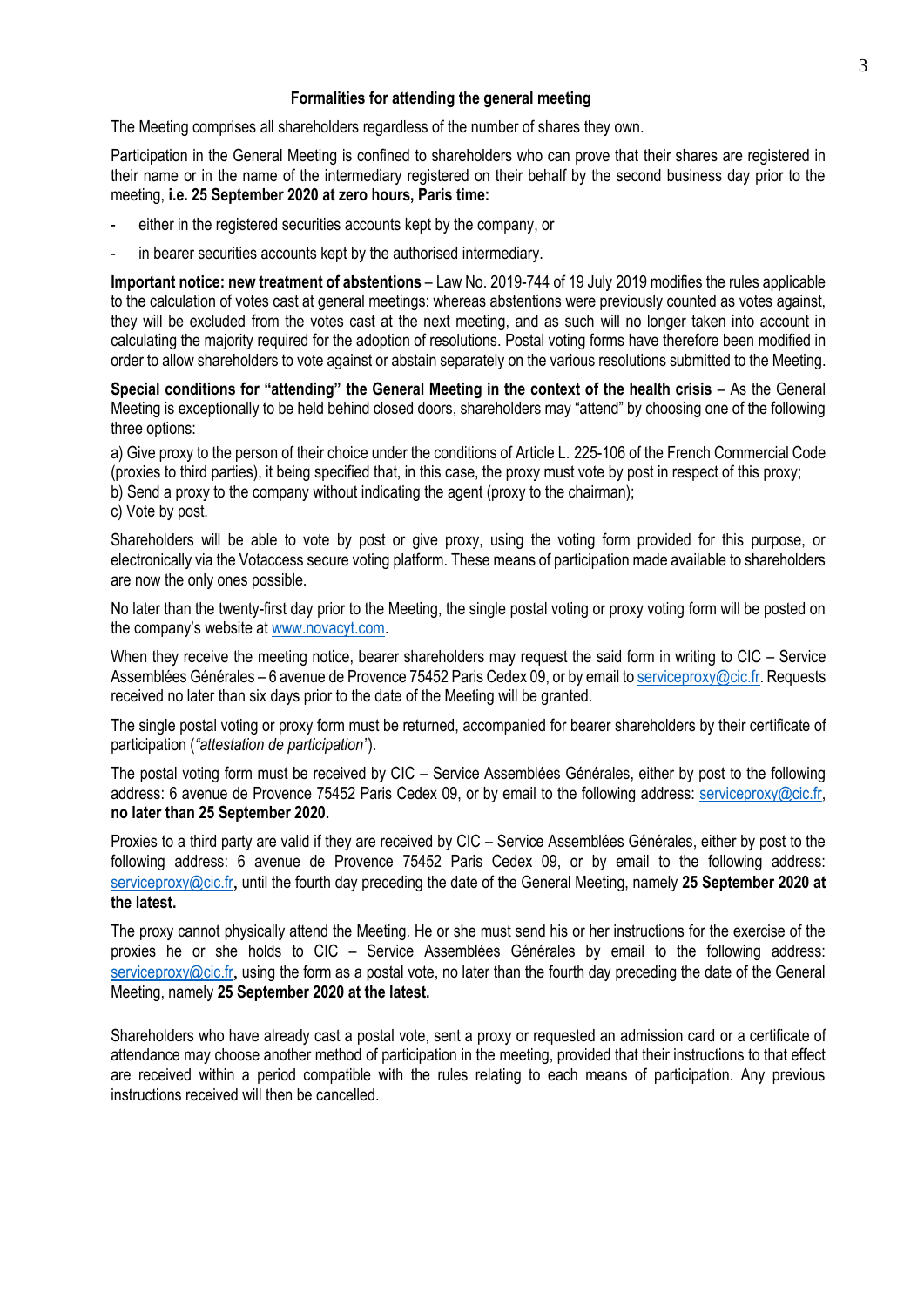#### **"Attendance" at the General Meeting by electronic means:**

- For registered shareholders: Holders of pure or administered registered shares who wish to vote or give proxy via the Internet may access the VOTACCESS at the following address[: https://www.actionnaire.cmcicms.com.](https://www.actionnaire.cmcicms.com/)

Pure registered shareholders will be able to log in using their usual identifiers, indicated on the portfolio statement.

Holders of administered registered shares will receive a letter indicating their username and password. Shareholders who no longer have their username and/or password may contact the following telephone number: +33 1 53 48 80 10.

After logging in, registered shareholders must follow the instructions given on the screen in order to access the VOTACCESS site and vote or give a proxy.

- For bearer shareholders: Bearer shareholders must determine whether or not their account-keeping institution is connected to the VOTACCESS site and, if so, whether this access is subject to specific conditions of use.

If the shareholder's account-keeping institution is connected to the VOTACCESS site, shareholders must identify themselves on the internet portal of their account-keeping institution using their usual access codes. They must then click on the icon that appears on the line corresponding to their NOVACYT shares and follow the instructions given on the screen in order to access the VOTACCESS site and vote or give a proxy.

The VOTACCESS site will be open **from 11 September 2020 to 28 September 2020 at 3.00 p.m. Paris time.**

The possibility of voting by Internet before the General Meeting will end the day before the Meeting, i.e. **28 September 2020 at 3.00 p.m.** Paris time, it being specified that proxies to third parties must exceptionally be received no later than 25 September 2020.

However, to avoid possible congestion of the VOTACCESS site, shareholders are advised not to wait until the day before the Meeting to vote.

**Inclusion of items or draft resolutions on the agenda** – Requests by shareholders for the inclusion of items or draft resolutions on the agenda should preferably be sent by email to the following address: jeanpierre.crinelli@novacyt.com (or by registered letter with acknowledgement of receipt sent to the registered office), and be received no later than the twenty-fifth day prior to the date of the General Meeting. They may not be sent more than twenty days after the date of this notice.

Requests for the inclusion of items on the agenda must be reasoned.

Requests for the inclusion of draft resolutions must be accompanied by the text of the draft resolutions, together with a brief explanatory statement, if applicable, as well as the information provided for in paragraph 5 of [Article R.](http://www.legifrance.gouv.fr/affichCodeArticle.do;jsessionid=558836EFDA7408B166E2D3E9A3FC2B02.tpdjo03v_3?cidTexte=LEGITEXT000005634379&idArticle=LEGIARTI000006261121&dateTexte=&categorieLien=cid) 225- [83](http://www.legifrance.gouv.fr/affichCodeArticle.do;jsessionid=558836EFDA7408B166E2D3E9A3FC2B02.tpdjo03v_3?cidTexte=LEGITEXT000005634379&idArticle=LEGIARTI000006261121&dateTexte=&categorieLien=cid) of the French Commercial Code if the draft resolution concerns the presentation of a candidate to the Board of Directors.

A certificate of registration (*"attestation d'inscription"*) in an account must also be attached to requests for the inclusion of items or draft resolutions on the agenda in order to prove, as of the date of the request, ownership or representation of the fraction of the capital required in accordance with the provisions of Article R. 225-71 of the French Commercial Code. A new certificate justifying the registration of the shares in the same accounts on the second business day preceding the Meeting at zero hours, Paris time, must be sent to the company.

The text of the draft resolutions presented by the shareholders and the list of items added to the agenda at their request will be posted online without delay on the company's website at [www.novacyt.com.](http://www.novacyt.com/)

**Shareholders' communication rights** – The preparatory documents for the Meeting set out in Article R. 225-73-1 of the French Commercial Code will be posted on the company's website at [www.novacyt.com](http://www.novacyt.com/) no later than the twenty-first day prior to the Meeting. Please note that the full text of the documents intended to be presented to the Meeting, notably in accordance with Articles L. 225-115 and R. 225-83 of the French Commercial Code, will be made available on the company's website at [www.novacyt.com](http://www.novacyt.com/).

In addition, from the date of the meeting notice, shareholders may ask the company to send them the documents and information mentioned in Articles R. 225-81 and R. 225-83 of the French Commercial Code, up to and including the fifth day prior to the Meeting, preferably by email to the following address: [jeanpierre.crinelli@novacyt.com](mailto:jeanpierre.crinelli@novacyt.com).